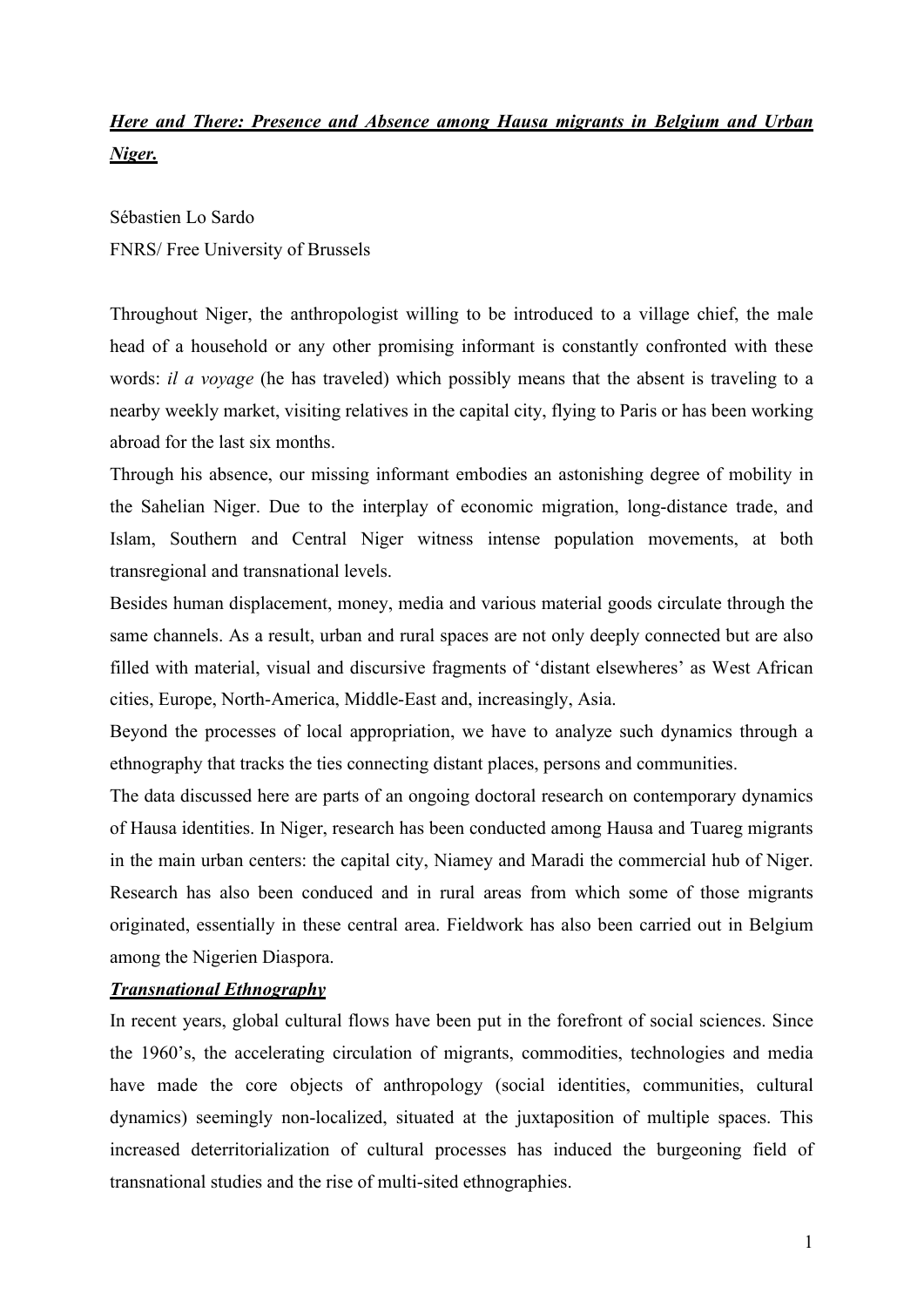While diasporic studies have provided insightful ethnographic accounts about uprooted communities, their focus on permanent settlement, however, does not really capture the vibrancy of the relentless back and forth movements that define the Nigerien systems of mobility. As Lillian Trager has observed, in her work among Yoruba migrants, the migrant's very condition rests on « multilocality ».

As we shall see, migrants, despite distance and absence, continue to be active in their homelands through flows of gifts, money, information, and strategies of land occupation. Concurrently, abroad and through similar mediations, the daily life-worlds of migrants are pervaded by their hometowns, at emotional and cognitive levels.

Furthermore, until very recently, transnational studies have tended to reproduce a longstanding « West vs. the Rest » model. For example, « African modernities » have essentially been studied as the African understandings and appropriations of cultural flows originating from the West. Such a focus leads to overlook the intense cultural flows that take place within and between non-Western countries. Non-Western locations shape Nigerien imaginations, practices and landscapes as much as the West does.

## *Circulations*

We should also avoid the idea that cultural flows and human mobility are byproducts of Western technological advances, such as road or air transportation. It seems that Sahelian spaces of Niger have always been shaped by circulations of people, goods and ideas, i.e. semi-nomadic displacements of herders, migrations due to droughts and food shortages, or networks of the Transsaharian trade through which slaves, merchants, kola nuts and Islamic notions were circulating.

#### *Asia*

Nigerien landscapes are increasingly fashioned by flows of people, goods and images emanating from Asia as illustrated by the huge popular success of Indian films, the establishment of Chinese and Korean trade communities, and the subsequent opening of « Chinese stores ». Nigerien markets and stores are filled with Chinese commodities such as green tea, motorcycles and those Chinese enamels bowls that, nowadays, are highly culturally invested since they are a central part of the bride 's dowry and have become a keystone in the female economies of social distinction.

#### *Imagining the Middel-East*

Besides Asia, the Middle-East, as imagined world of both economic prosperity and Islamic morality, is nowadays central in Nigerien popular culture: corner stores and barber shops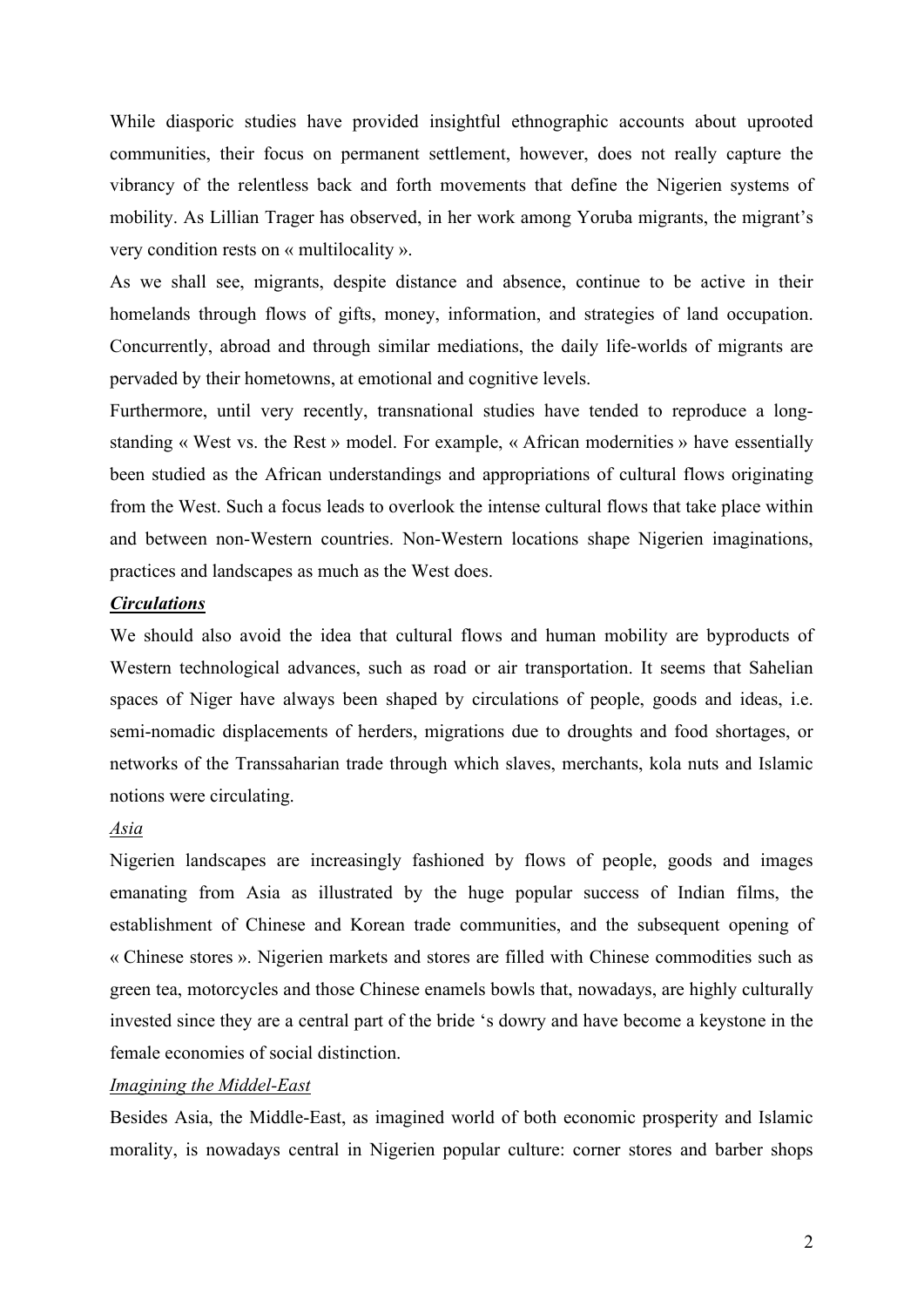called *Dubai stores* or *Al-Qaida*, brand new Mosques funded by Saudi-Arabia or the somewhat generalization of the Saudi-like *Hijab*.

Furthermore, a material culture of the Islamic display is becoming the main aesthetic in Nigerien cities. Such artifacts are sold in specialized *boutiques*, along with Wahhabi literature, prayer rugs, alcohol free perfumes or the audiotapes that loudly broadcast sermons throughout the cities.

These commodities materialize a recent « Islamic turn » in the Hausa dynamics of identity. While Islam has been associated to Hausa people for centuries, it has been recently put in the forefront of « Hausaness », to the extent that being Hausa nowadays is said to mean firstly being a true Muslim, namely a conservative one. This Islamic revival is exemplified by the enforcement of Sharia law in the Hausa states of Northern Nigeria in the late 1990's, and in Niger by the rise of *Izala,* a reformative Islamic movement close to Saudi Wahhabism.

Such identity shifts are largely shaped by the flows of people linking the Niger to the Middle East. Since the 1970's, Hausa theologians have been increasingly associated to their Arab counterparts by intellectual exchanges. Moreover, thanks to cheaper air transportation, wealthy Hausa merchants have increasingly gone on pilgrimage to Mecca whence they returned with the prestigious title *Alhaji*.

Besides piousity, this title is closely linked to trade as it embodies wealth and success in business. Pilgrims have to materialize their new status by flows of goods and gifts brought back from Mecca: Keffiehs, *Hidjabs* other clothes imported from Arab and Asian Islamic countries*,* decorated hanging walls of the Great Mosque as well as expensive brand new mobile phones, laptops, DVD or MP3 players.

These dynamics highlight how closely Islam and trade have been, and still are, interrelated in Sahelian Africa. Merchants and traders are actually particularly efficient in spreading reformist Islam. While they are promoting a lifestyle, they are also importing and selling the commodities which permit to enact it.

Nigerien Islamic revival also highlights how cultural forms and ideologies may circulate along with artifacts to materialize them, and with people to sell them.

### *The Exodus*

Hausa people are closely associated to the activity of trade to the extent that, in many parts of Africa, any Sahelian merchant is called « Hausa », regardless of whether he does or not speak Hausa. Hausa people are well know for having shaped vast diasporic networks of tradeoriented communities throughout West Africa and, more recently, and at a lower level, in Europe and North-America.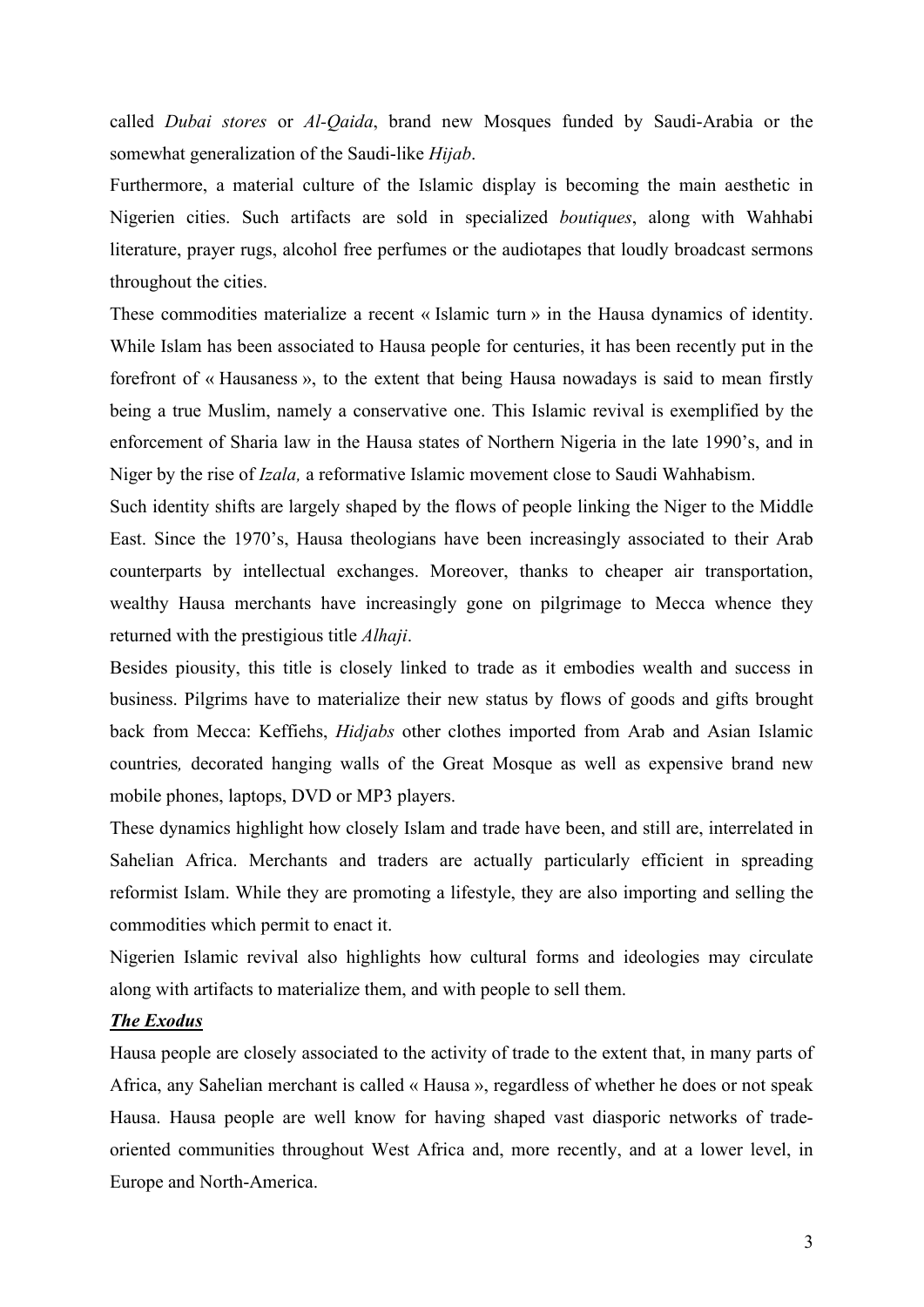The *Zongo*, the Hausa enclave in foreign cities, such as those of Ibaban, Lomé, or even New York City, is a quite familiar anthropological object.

The specificity of the Hausa mobilities, however, does not lie so much in these permanent settlements as in seasonal and circular movements. The *zongo* is the material and social infrastructure that allows the back and forth circulation of migrants.

Let's now turn towards this highly prominent form of Sahelian mobility : the circular labor migration, know as l'*exode* in Nigerien french.

These migrations are based on the periodicity of Sahelian agriculture: in late October, at the beginning of the dry season after the crops are harvested, thousands of men and women leave their village to work in West African cities. They come back between May and June, at the beginning of the rainy season. This close relationship between farming and migration periodicities tends nowadays to fade since the *exodus* becomes longer. Besides the main cities of Niger, Hausa migrants' destinations are Kano (the Hausa metropolis of Northern Nigeria), or coastal cities such as Lagos, Abidjan or Lomé.

It seems that this system of mobility dates back to the early years of the XX century and had partly begun as a response to the European colonial rule.

Except among the Bororo, or bush Fulani herders, the exodus has always been an essentially masculine practice. Recent years however have witnessed its somewhat feminization, notably with the intensification of pilgrimage to Mecca. Young women may take the *Hadji,* a permissible female mobility, as an opportunity to live and earn money in Mecca or Dubai, working as prostitute or domestic employee for a couple of years.

Abroad, the first order of business of newcomers is to find other Nigeriens and, then, fellows from their hometowns, or extended families. Migrants need to be integrated in social networks through which information about job and lodging opportunities circulates, and through which they can meet wealthy Hausa merchants willing to establish patron-client relationships.

These networking dynamics explain the ethnic and regional specialization of migrants' destinations and livelihoods. Years after years, the *exodants*' material worlds remain unchanged: the very same neighborhoods, where they build straw-houses in unoccupied spaces, and the very same economic activities, such as night guard, sale of clothes, cigarettes or tea, coffee and breakfast from street tables for the men, and food preparation, millet pounding, sale of milk or prostitution for the women.

The *exodus* is rationalized as a means of « seeking money » and « eating the dry season », that is to conserve food supplies in the village where the money saved in the city is sent back and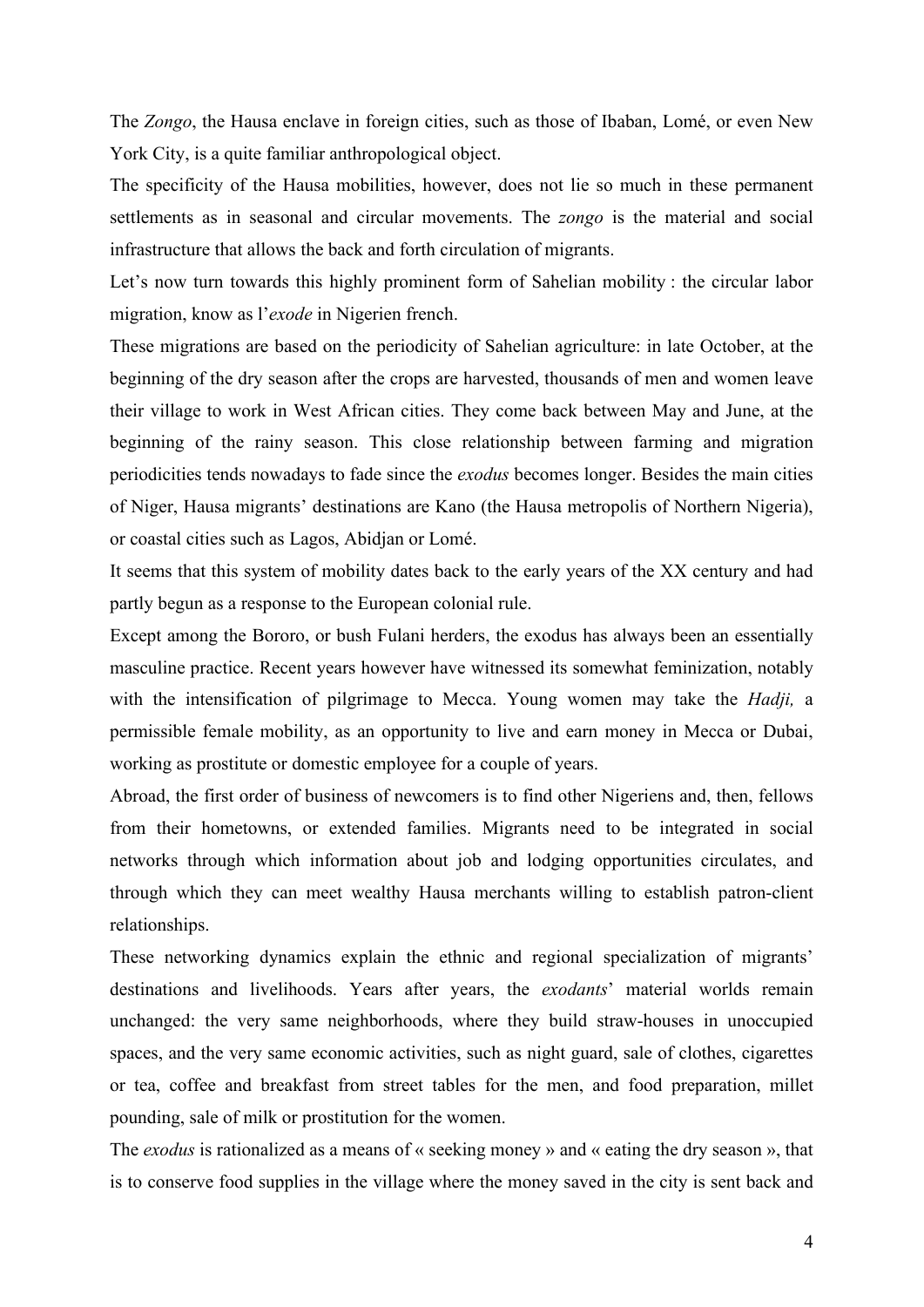invested in agriculture. Due to the decline of West African economies, however, few *exodants* are actually able to accumulate savings. Besides economical strategies, the *exodus* is closely associated with issues of personal desire, agency and identity. *Exodants* leave their villages because they feel that « *One cannot become someone there, there is no work and nothing to do in the village. You can just sit in the dust and wait* ».

For the young men, the *exodus* is an opportunity to shape and enact desired identities through the accumulation of material, social and religious capital. When abroad, most of the *exodants* experience difficult material conditions and very low social status. These feelings of privation and devalorization are, however, understood as transitory since their desires and life-worlds remain oriented towards their home, and shaped in anticipation of their return.

The road home is rendered possible by the accumulation of financial resources and material goods that have to be displayed and distributed. The savings are not so much invested in the agriculture than spent to fulfill obligations towards relatives, neighbors and village aristocracy and to buy gifts such as radiocassettes, CD or MP3 players, clothes, shoes, perfumes, or jewelry. Such goods, circulating in the village, shape their owner's prestige and social status.

Without such materialities, the *exodant* may feel too shameful to take the road home. The *exodants* may also choose to stay abroad for years, if their business is particularly successful. Such settled migrants maintain close relationships with their villages through visits from family and friends, through return trips, and through flows of gifts and money.

Through such circulations distant locations are brought into close juxtaposition. In the village, these distant cities are rendered present through the flows of goods, money and narratives which originate from them. They become integral part of the local social lives and mental landscapes. Those left in the villages, such as wives, children or elderlies, may project their desires on the imagined realities of prosperity carefully constructed through the migrants' narratives.

Social shifts, or disruptions, may also follow the trails created by the *exodants'* seasonal movements, such as those tensions resulting from the introduction of Wahhabi conceptions and practices in rural areas by migrants who had returned from Northern Nigeria. Mobility may also mediate identity strategies. For example, among the Tuaregs, seasonal migration concerns essentially young men from the lower social classes, who are considered as slaves. The seasonal migration may become a means of passive resistance against the domination of aristocracy, mediate attempts to acquire a better social status.

## *Nigerien Presence in Belgium*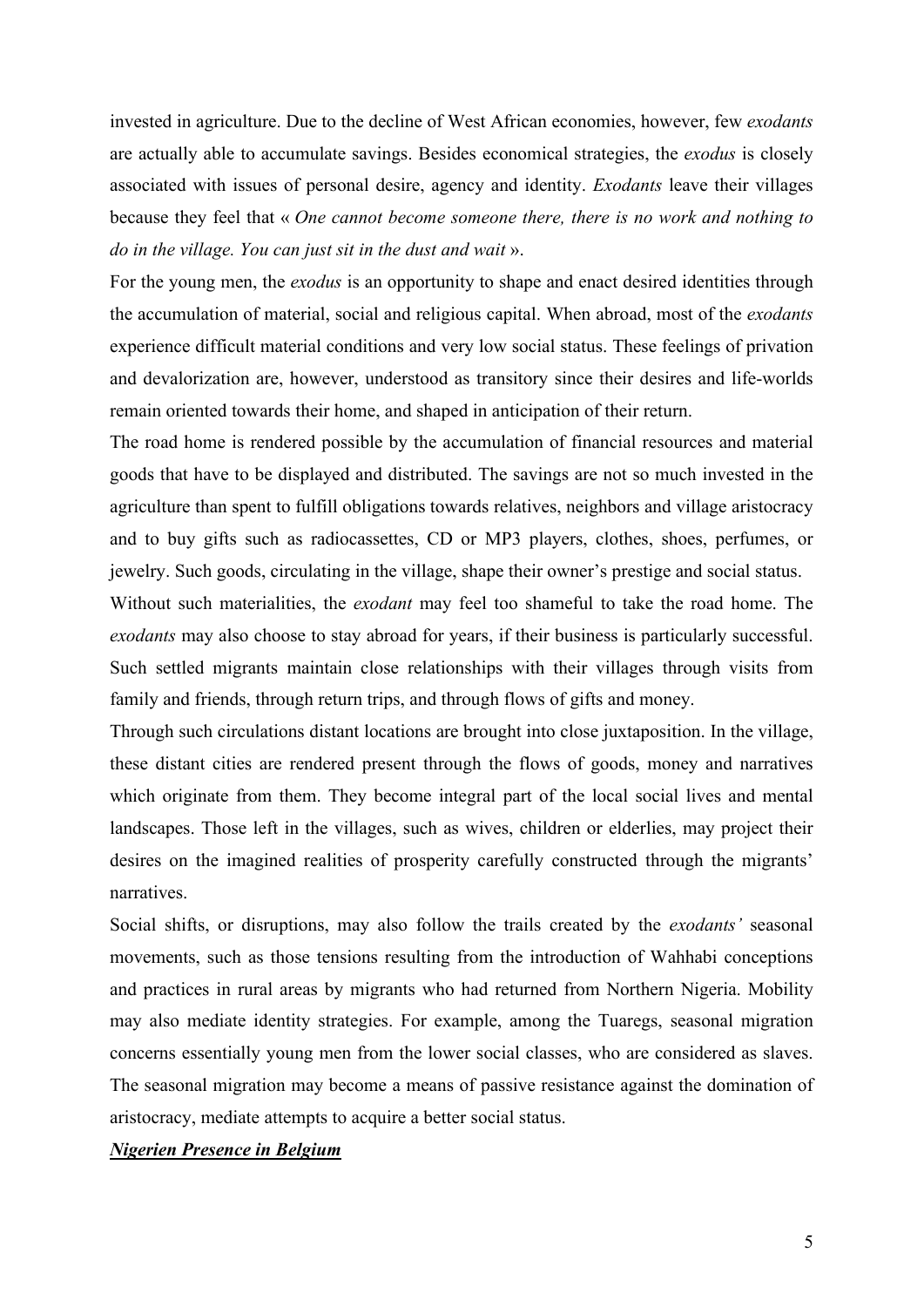In the last 20 years, due to cyclic droughts, periodic food shortages, economic and politic disruptions Nigerien mobilities have spread towards Europe. Nigerien migration to Belgium is a quite recent and marginal phenomenon. According to the estimations of migrants'organizations, the Nigerien community in Belgium is essentially located in Brussels, roughly made out of 1000 people whose 75 percent are men.

Two groups have to be distinguished: a minority of students, those stay is channeled by academic networks, and a majority of migrant workers, that is asylum seekers in process or refused asylum seekers who have chosen to stay illegally in Belgium.

Two Nigerien migrants'associations have shapes networks of social and financial networks of solidarity. They organize also cultural events, parties and provide administrative help in the legal procedures towards regularization. Since the Nigerien migration to Belgium is a quite recent phenomenon, however, the Nigerien associative world is weakly organized and less active than the ones of other African communities.

Besides organization, the Mosque may constitute an important locus of socialization for migrants and a shelter against loneliness

The Nigerien presence in Brussels shows an ethnic polarization. The Hausa networks spread towards different neighborhoods and livelihoods than the Tuareg and Fulani ones, oriented towards the sale of craft. Tuareg and Fulani migrant tends to develop close relationships with Europeans whereas Hausa have little, if any. As we shall see, their life-worlds are essentially oriented towards West Africa.

The circulation of people and goods towards Niger is a prominent concern in this Hausa Diaspora in Belgium, particularly among illegal workers. None of them seems willing to settle permanently in Belgium. They seek regularization to allow the back and forth dynamics of circular migration to spread towards Europe.

Their aspiration is to return home as soon as possible, that is with enough savings to launch an economic activity in Niger, such as a bush taxi business. They actually feel trapped in Brussels: due to expensive living costs and lack of real economic opportunities, they are unable to save as much money as expected. Furthermore, due to European immigration politics, a short return trip is not an option. Migrants are aware that they will never be allowed to return to Europe, if they ever go back home. They therefore extent their stay in Belgium for years. Some, too embarrassed not to have succeeded, had chosen to cut loose all the connections linking them to their homes and families. Such cases remain rare however.

Illegal migrants workers tend to reproduce West African patterns of migration in Europe. Some of them humorously tell that their very first concern in Brussels was to find someone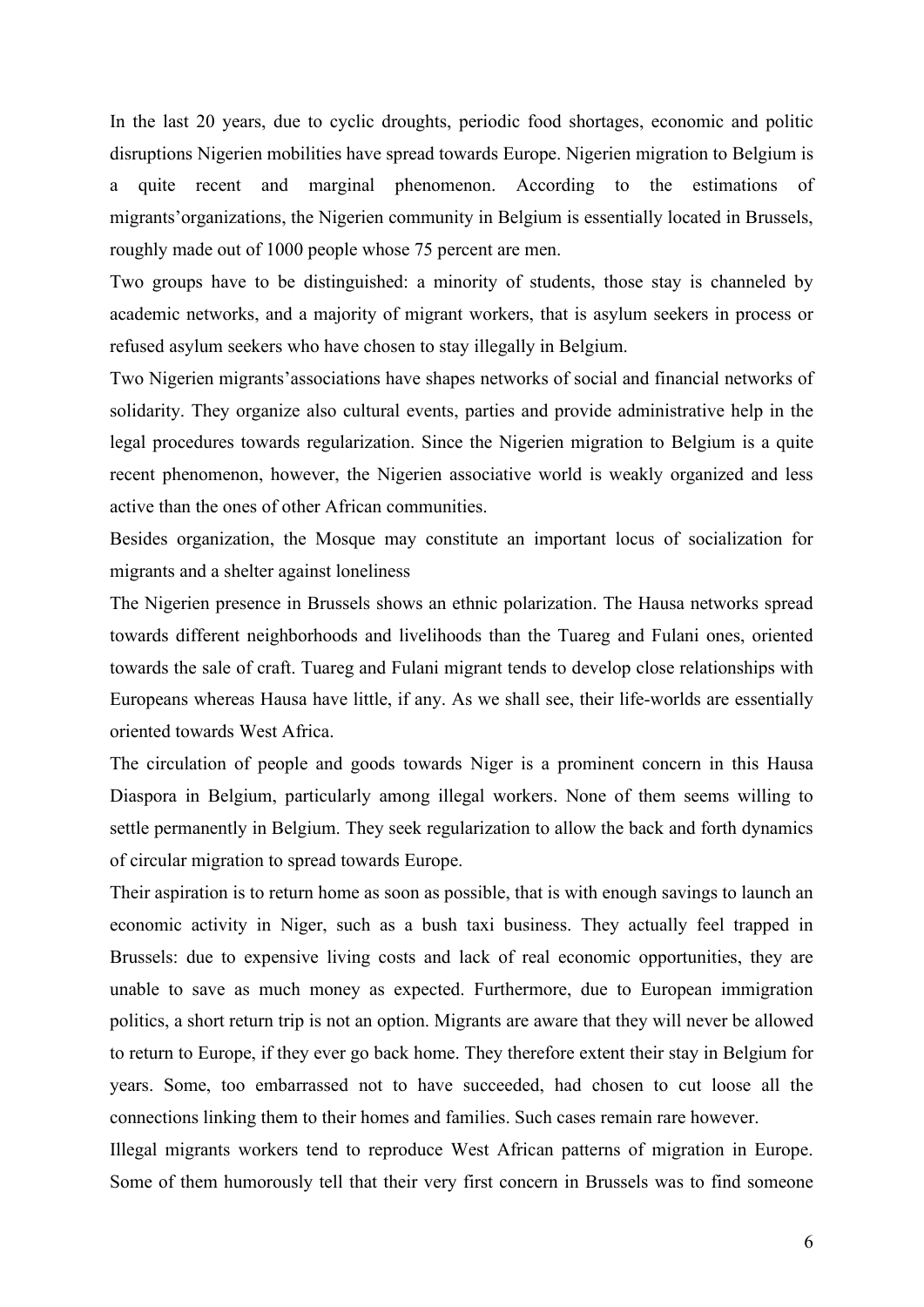with black skin, and to ask him where Muslim Nigeriens are to be found. After a first night usually spent sleeping at the railway station, they are eventually oriented towards the neighborhood where the Nigeriens Hausa live and work.

Whereas migrants depict their cities and villages as places of vibrant social life, endless chatting among friends and dense networks of solidarity, they describe Brussels as a cold succession of people locked up in their houses or rooms. While this view reflects indeed an idealization of home, it also captures something of the migrants' everyday life, due to disorienting public spaces and lack of social interaction migrants experience very small worlds. The Hausa migrants' cognitive map of Brussels is strikingly limited, event after several years of stay. For most of them, livelihoods, lodgings and social life are confined to a few streets of southern Brussels, where they hang around a Mosque, a Nigerien restaurant that opened two years ago, a weekly open-air market, and the garages and warehouses where they work.

This neighborhood is the hub of a used Europeans car traffic to West Africa, in which Nigerien Hausa merchants play an important role. The Belgian trips of these Alhazai are limited to a few weeks and to business purposes. The used cars are not neither the only nor the main source of financial income. The cars are filled with used goods to be sold in Nigerien markets and boutiques: used mattresses, old televisions, Hi-Fi equipments, or domestic appliances such as fridges and ovens. For most Hausa migrants in Brussels, economic and social success depends on having links to those Nigerien merchants and positioning themselves as middlemen in their trade networks linking Brussels and Niger.

Whereas most migrants, due to their material conditions and irregular situations, cannot afford to use the legal money transfer system, the back and forth movements of the car trade offer them the opportunity to send money and gifts home. Through relentless circulation of people, goods and information, these migrants' daily life-worlds are literally covered with Sahelian dust. Their identities are neither in Belgium nor in Niger but in the very channels connecting them. Most of them actually live in warehouses they rent to store their commodities, that is they live surrounded by goods about to be sent to Niger.

### *Distributions*

Due to displacement, migrants have to shape new material relationships to those left behind.

In Belgium, Nigerien migrants send roughly 30 to 45 % of their monthly financial income to Niger. Besides the basic needs of the household, much of these remittances are used to fulfill solidarity or social obligations, such as participation to marriage, baptism, or funeral ceremonies. These remittances are social investments to keep up a network of social relations.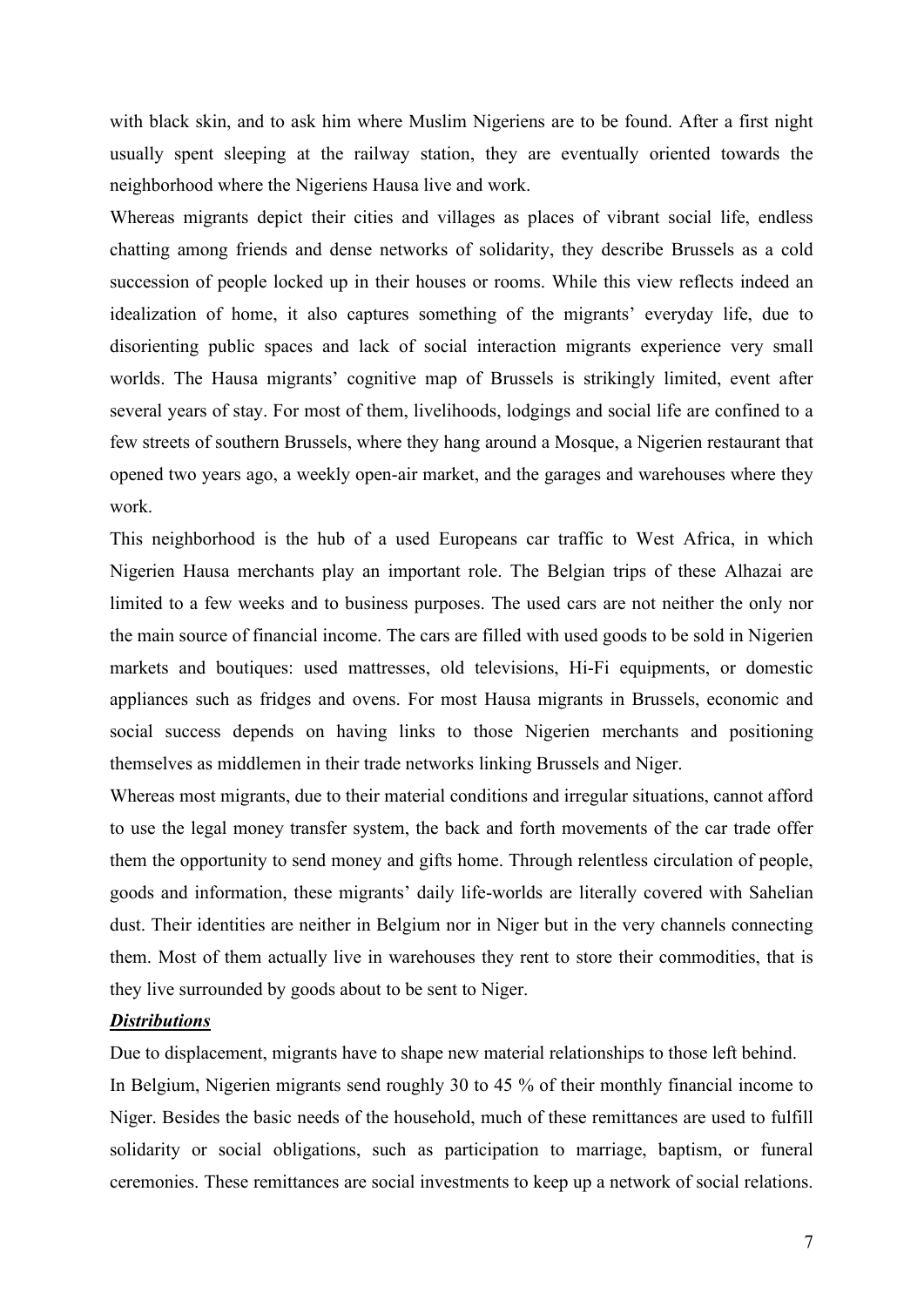They are also ascribed with powerful affective meanings and values. Requests for money are integral part of migrants' everyday lives. Due to unrealistic visions of the West in rural Niger, they are imagined as bridges to endless material wealth.

The most well-off migrants may also mediate their presence by strategies of land occupation. Throughout Niger, rural and urban spaces are filled with empty houses built by natives settled abroad or in another city. Officially built for retirement, these houses objectify their owner's personhood and, by their size or luxury, materialize his wealth and social efficiency.

These empty houses are also means of social control since they are not so empty. They may be used to maintain, over distance, a network of dependents, such as those unpaid guards whose families are allowed to inhabit the yard, or those relatives facing difficulties to whom the house is lent. These « not so empty » houses may also be used to host prestigious guests and strangers, such as urban or Europeans visitors. While doing fieldwork in a rural area, I was myself host in the empty house of a former Prime Minister, a native of the town who has settled in the capital. The house was of an impressive size and its walls were ornamented with effigies of its owner. Except for a living room wealthily equipped, it was totally empty. The yard was occupied by several mud brick rooms where young single men were living. They were not allowed into the main house and were working for the owner in exchange of the free lodging.

In Belgium, migrants express painful feelings of uprootness, loneliness and lack of close relationships. For those who can afford it, e-mails, e-chat and cell-phones, are intensely used to fight these feelings. Facing uprootness, migrants may also invest emotionally their identities in material objects that become fragments of their homelands, objectifications of their beloved ones. The fabric of certain clothes, the taste of some meals, the sound of Hausa tracks or the use of the mementoes that their wives gave them, are means of re-enchanting the everyday. Migrants use them to act on their own cognitive dispositions in order to shape an intimate sphere that reproduces the taste, the sound and the touch of their homes.

Experiences of displacement – as migration, exile or Diaspora – strengthen the power of objects to embody personal and collective memories, and to mediate cultural identities.

This material culture circulates continuously through networks of exchange. For the Nigerien settled in Brussels, any departure for the country, i.e. a fellow returning back home, a merchant or an inquisitive anthropologist – is an opportunity to pack and send parcels of jewelry, perfume, cosmetics, cell phones or money to those left behind. Symmetrically, the reverse movements permit to fill the migrant's everyday life with photos, decorative artifacts, audiotapes, Hausa records and movies, or spices and aliments. Besides the survival strategy